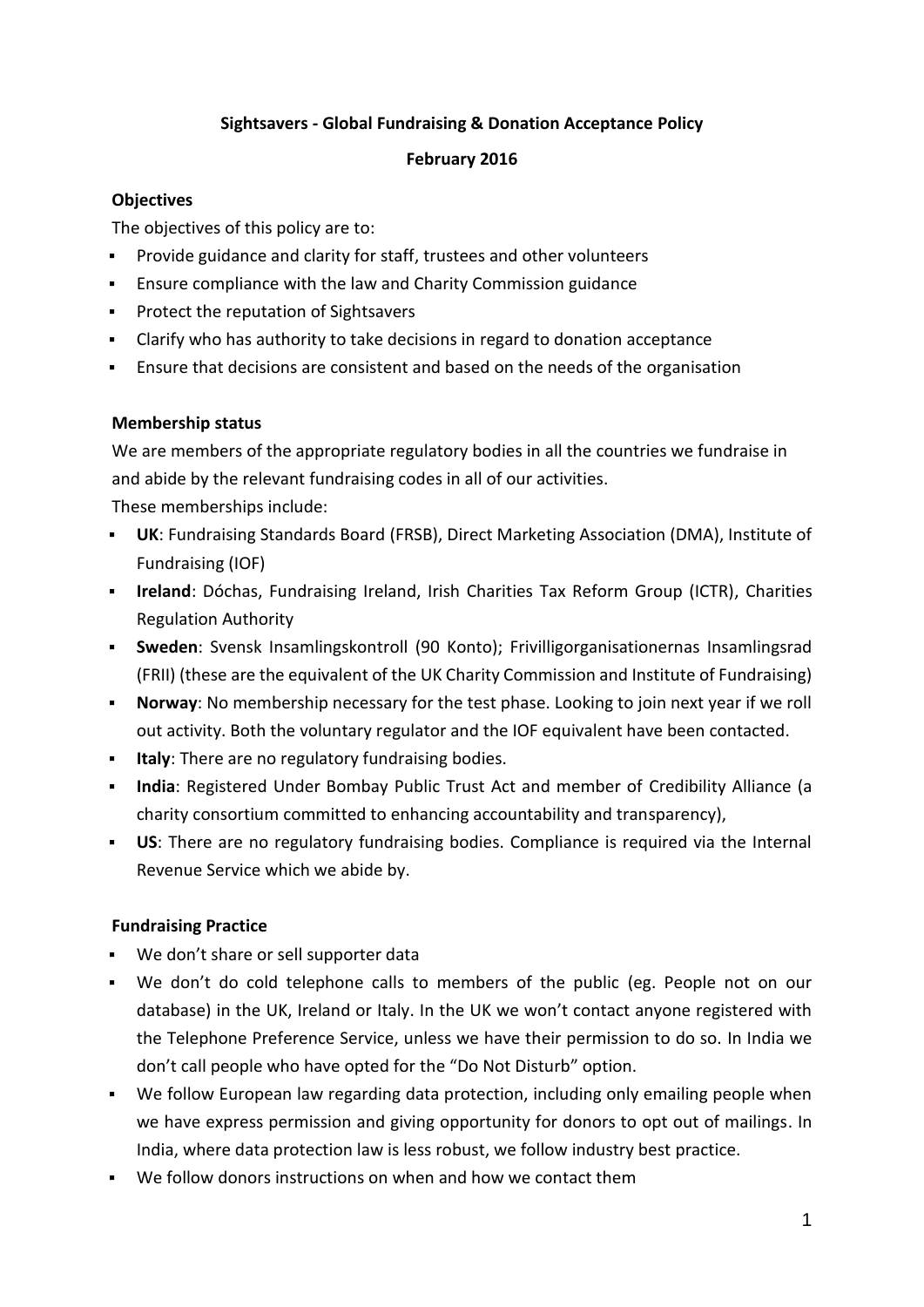- We monitor our call centres and our suppliers to make sure that they uphold our high standards and are members of the relevant associations in markets where they exist.
- We follow the provisions set out in the UK Institute of Fundraising codes of practice with regards to dealing with vulnerable people, and follow similar approaches in other countries
- We may communicate with donors about cause-related marketing campaigns with corporate partners, but we do not endorse or approve any products or services to donors or beneficiaries

# **Donations Acceptance Policy**

## **Types of donations we accept**

Donations will generally be accepted without review up to a value of £10,000<sup>1</sup> (level for other currencies is the equivalent value), or as per the fundraising country's norms (for example, in India we are required to get the Permanent Account Number (PAN) for any donations above 10,000 Rupees). This includes:

- a) cash (cheques, bank transfers, standing orders, direct debits etc)
- b) donations in kind e.g. property, art etc
- c) stocks and shares (our policy is to sell shares immediately on receipt)
- d) legacies
- e) pro bono work

### **Exceptions**

1

We will seek legal advice on certain types of donations, regardless of value, as follows:

- a) Donations of shares that are subject to restrictions or buy-sell agreements.
- b) Donations requiring Sightsavers to assume financial or other obligations e.g. as executor of an estate.
- c) Donations of property which may be subject to environmental or other regulatory restrictions

We will not accept any donation from companies whose business is primarily based on the sale of tobacco products, as there is evidence that smoking can contribute to age-related macular degeneration, and WHO policy about partnerships with tobacco companies would make accepting donations extremely problematic. If an unsolicited donation is offered by a company with investments in tobacco as part of a highly diversified portfolio of businesses, this will be referred to the Donation Review Committee (see below) for assessment.

<sup>&</sup>lt;sup>1</sup> £10k selected because auditing donations below this level would be disproportionately burdensome.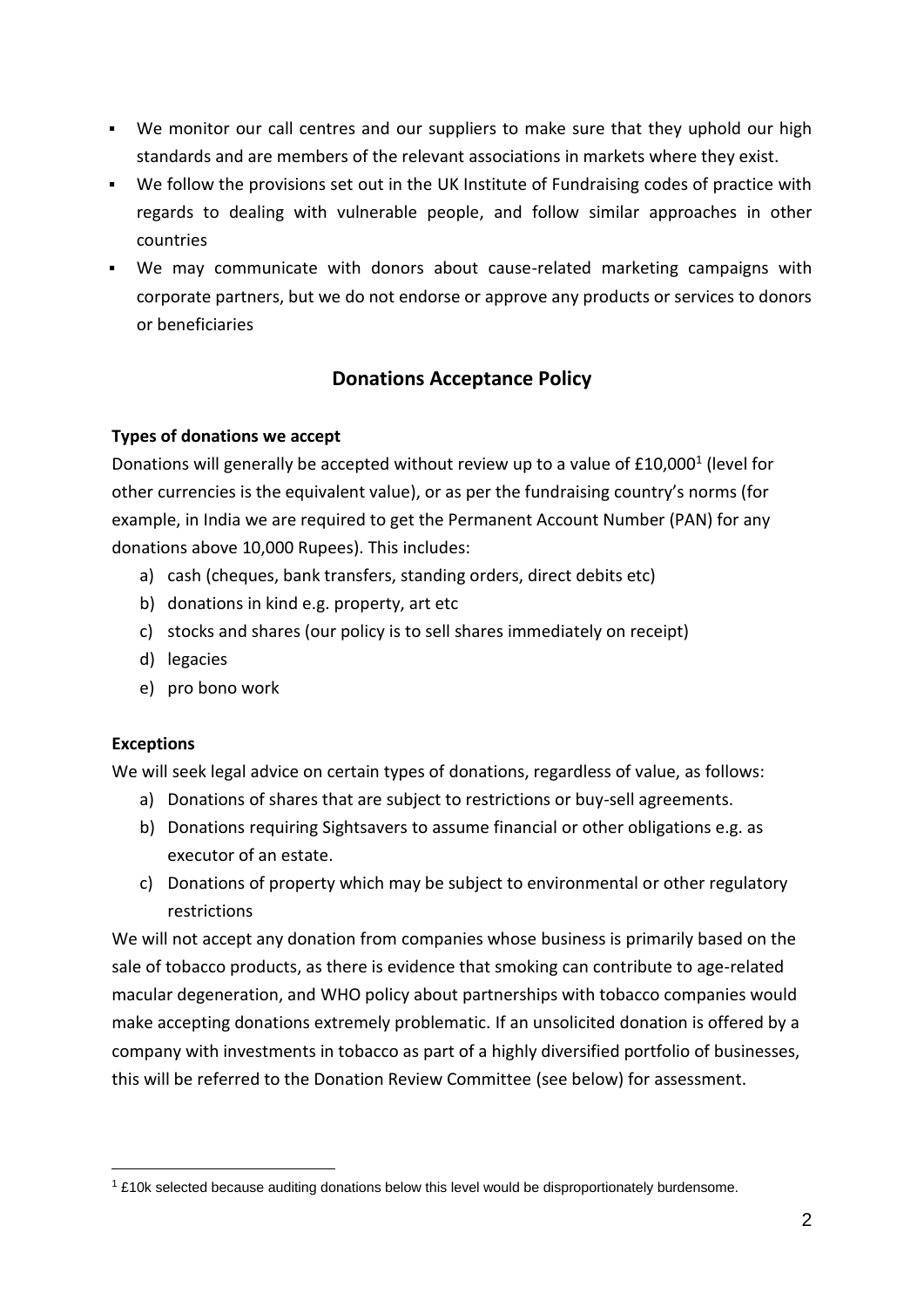### **Policy Guidelines**

Our policy covers all donations from third parties and applies in all conditions. Once a donor's contribution to Sightsavers exceeds the £10,000 threshold, either in a single donation or cumulatively over the preceding 12 month period, they become subject to these policy guidelines.

Donations to charities can, and should, only be rejected in exceptional circumstances and these are outlined below.

The only bases on which Sightsavers will refuse a donation are:

1. That it would be unlawful to accept it (e.g. the organisation knows that the donation comprises the proceeds of crime); or

2. That accepting the donation would be detrimental to the achievement of the purposes of the organisation, as set out in its charter. Such anticipated detriment has to be set against the benefit of having the funds from the donor, which enable the organisation to pursue its purposes. Detrimental factors include:

- a) **Contrary to mission** acceptance of the donation impacts negatively on the mission of Sightsavers
- b) **Reputational risk** acceptance of the donation damages Sightsavers' reputation and credibility in a significant way, or leads to inability to work within a particularly country or region
- c) **Incompatibility** the intent of the donor and Sightsavers' desired use of the donation are incompatible, including unreasonable conditions associated with the donation being imposed upon Sightsavers (E.g. requirement to work with a specific partner or supplier, or to fund work in which Sightsavers does not wish to engage)
- d) **Form of Donation**  the donation is offered in a form that Sightsavers cannot use without incurring substantial expense or difficulty
- e) **Effect on Future Giving** acceptance of the donation leads to the loss of current donors/supporters or discourages future donations from other donors, to an extent where such loss exceeds the value of the donation in question

### **Process for managing donations with identified risk**

The best way to avoid the situations described above is to have a clear process for actively managing such risks. All decisions to solicit and/or accept potentially controversial donations will be made to go through the following process:

1) The management team will refer for assessment the soliciting of donations flagged with 'identified risk' by the prospect research team, and unsolicited donations flagged by fundraisers, to an internal Donation Review Committee (see below for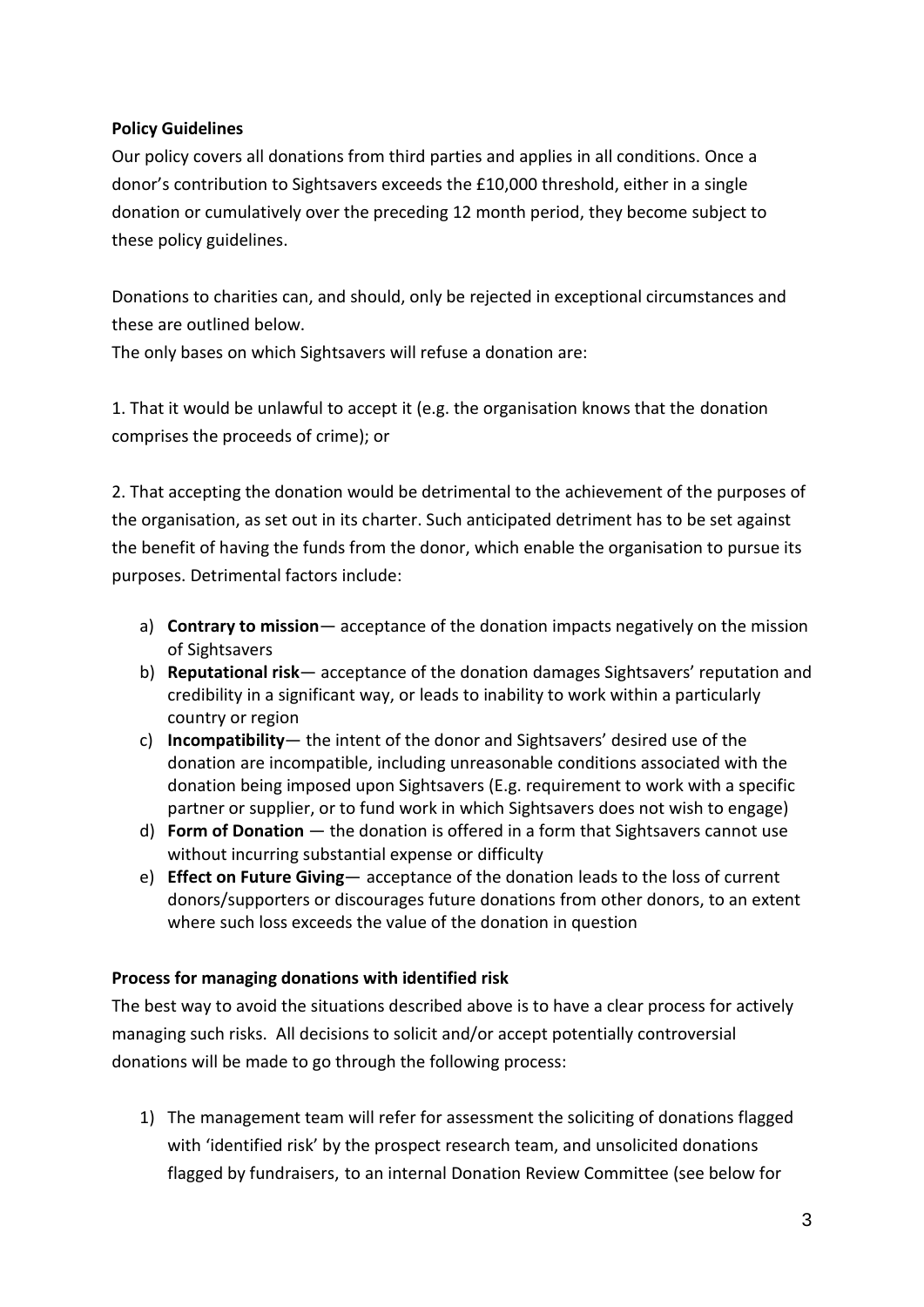details), in cases where the management team feels that the level of risk may outweigh the benefit of accepting the donation or conversely that turning down the donation may be unusually controversial. Committee members are expected to feed back their decision within a period of 4 working days. All decision-making discussions can be completed via email and a majority decision will rule, excepting circumstances where both Trustee members are in the minority, in which case the donation will be referred to the Board of Trustees for decision.

2) Solicited or unsolicited donations of £100,000 or greater, which a majority of the Committee feels warrant further discussion, will also be presented to the Board of Trustees for decision.

#### **Donation Review Committee:**

Composition: At least 2 Trustees from the Board, relevant Director(s) representing Fundraising, Programmes and Institutional Fundraising, and the Director of News. The committee will form an odd number to make sure majority rule is possible, subject to the point in 1) above.

#### **Solicited donations**

When actively soliciting donations above £10,000 fundraising staff should ensure that all prospects (whether individuals, corporates, or trusts) have been through a process of due diligence. The initial desk review is undertaken by the Prospect Research Manager to establish whether the potential donor carries associated risks (as outlined above), including the risk of corruption and money laundering (see Anti-fraud and corruption policy for additional information).

#### **Unsolicited donations**

If Sightsavers receives an unsolicited donation over £10,000, this should be reported immediately to the Director of Major Giving or Director of Institutional Funding as appropriate. These Directors will refer what is known of the source to the Prospect Research Manager to conduct due diligence. Process will then follow, as above, with referral to the Donation Review Committee if a risk is identified.

#### **Intermediary donors**

This policy acknowledges the intermediary donor as the main donor in this circumstance. Examples here are the likes of Geneva Fund, End Fund, Givewell Foundation, who manage and distribute donations through their organisations to partner organisations, and perform due diligence on our behalf. We therefore rely on their due diligence processes for the sourcing of funds they distribute to Sightsavers.